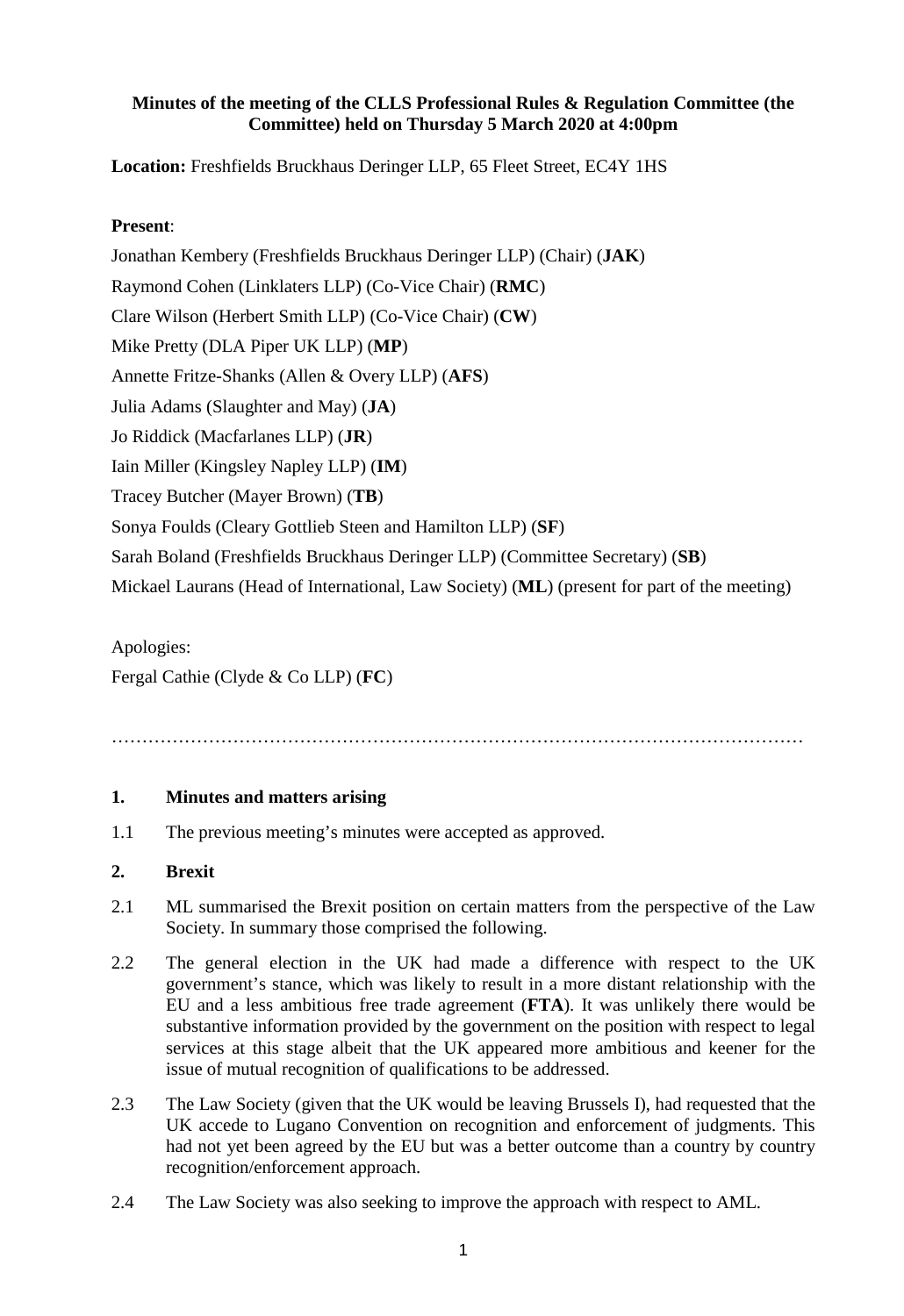- 2.5 There was a substantial discussion of the position in France. The starting position was that this was one of the most complex jurisdictions as there was a prohibition on profit sharing with non-EU lawyers and no recognition of branches of UK LLPs. Following significant lobbying, in February 2019 an Ordinance that grandfathered the rights of law firms to operate by means of UK LLPs after Brexit was granted. However, it now appears that that law is only effective in the event of a no-deal scenario. This means that, if the transition period were to come to an end without a deal in December 2020, then the rights of LLPs would be protected. However, if a FTA is concluded, the Ordinance will fall away even if the FTA does not actually grant LLPs the rights to operate. The Law Society was continuing to engage on this issue alongside those firms in Paris who had lobbied previously.
- 2.6 ML also confirmed that the Law Society was continuing to monitor the situation with respect to Iris Practising Certificates.
- 2.7 ACTION: RMC to confirm whether he is also content to attend any further meeting(s) with the Law Society of Ireland alongside the Law Society of England & Wales.

### **3. SRA Standards and Regulations**

- 3.1 JAK reported that the SRA had reconsidered the issue highlighted at the previous meeting regarding Rule 6.2 in the Code for Authorised Persons and the accompanying guidance – in particular with respect to the approach to running 'virtual trees'.
- 3.2 RMC reflected that it had also been suggested to the SRA that it may be valuable for the Committee to have ongoing involvement in developing more sophisticated case studies in certain areas, which suggestion had been well received.
- 3.3 ACTION: for a sub-group consisting of certain members of the Committee to be established to take forward the ongoing liaison with the SRA with respect to providing clarity in the SRA's guidance (particularly in relation to conflicts). Members of the Committee to confirm to JAK and/or RMC if they/their firms want to be involved probably with other member firms not represented on the Committee.
- 3.4 ACTION: IM confirmed that he would undertake a 'mapping exercise' to identify the various guidance documents issued by the SRA related to particular issues.
- 3.5 ACTION: Committee members to suggest areas related to the conflicts rules where they would think that working on guidance with the SRA would be advisable; for example, on the lateral movement of assistants. The principle was that the subgroup should work on matters that were generally agreed by the Committee.

### **4. Membership of the Committee**

- 4.1 It was noted that the Committee had lost two members and there was a need to replace those.
- 4.2 ACTION: JAK to draft and circulate adverts inviting applications for membership of the Committee. AFS offered to provide a copy of the advert used last time for him work from.
- 4.3 ACTION: JAK to revert to the Committee (with FC) on the Committee's terms of reference.

# **5. LSB consultation on continuing competence**

5.1 JAK confirmed that he had been contacted by the LSB and the Law Society with respect to involvement in the above consultation in respect of which the Law Society was